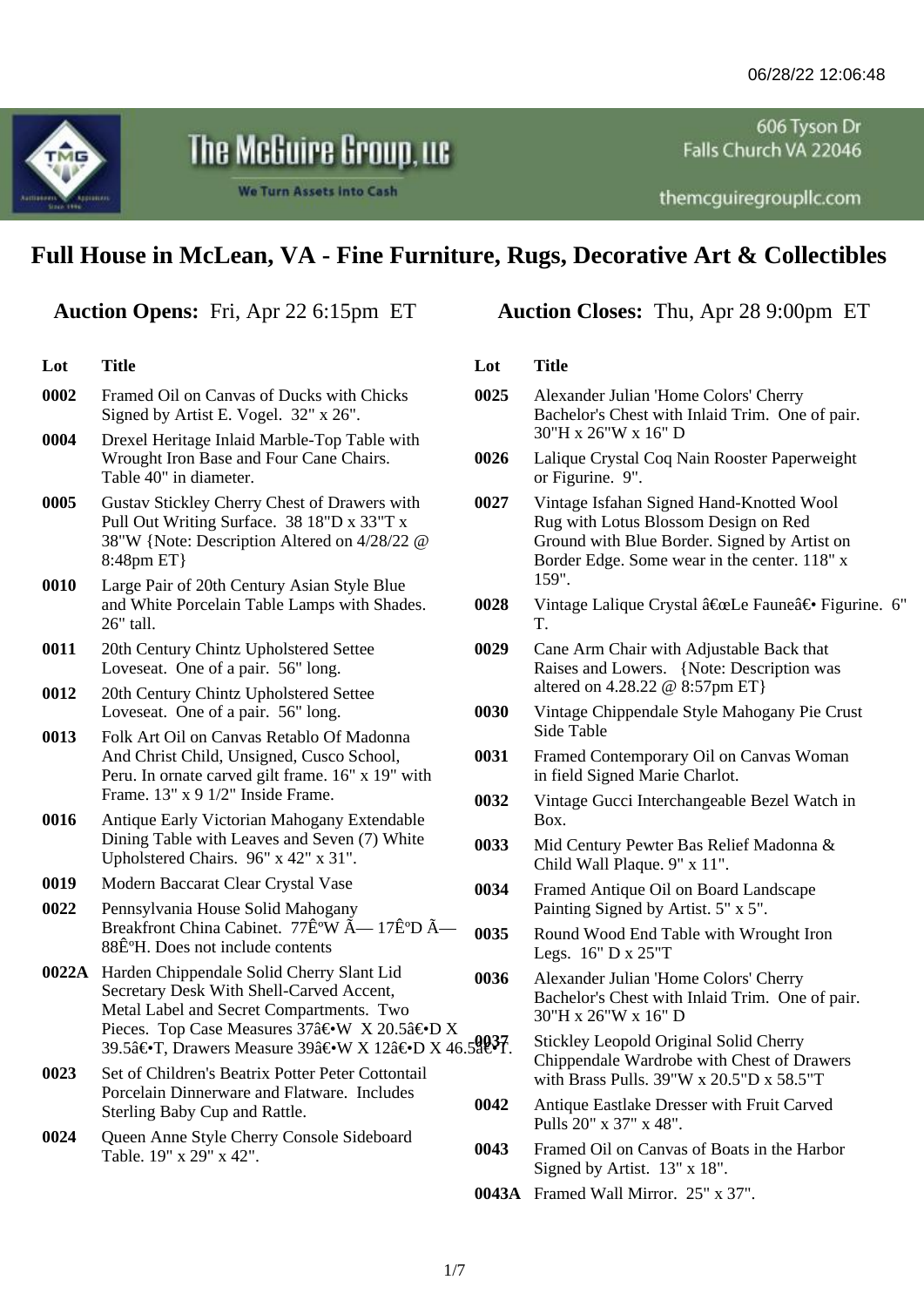- **0044** Chippendale Mahogany Console Sideboard Table. 14" x 30" x 52"
- **0049** Cherry Accent Table with Pull Out Trays on Both Sides and Hardware by Butler Specialty Company. 29"W x 21"D x 26"H
- **0050** Blue Velvet Upholstered Round Storage Ottoman. 32" diameter, 18" tall.
- **0051** Blue Upholstered Thomasville Barrel Back Bergere Salon Chair. One of Pair. 34"w x 35"T x 29"D.
- **0052** Waterford Crystal Perfume Bottle In Lismore Pattern
- **0053** Three Large Clear Crystal Vases and Bowls. One Marked Villeroy & Boch.
- **0054** Blue Upholstered Thomasville Barrel Back Bergere Salon Chair. One of Pair. 34"w x 35"T x 29"D.
- **0055** Federal Style Cherrywood Tilt-Top Pedestal Tea Table by Knob Creek. 30.0" W x 28.5" H x 45" Tall when Tilted.
- **0056** Framed Asian Style Flowers with Hummingbird Painting on Fabric Signed by Artist ZB Sienkiewicz with Chop Mark. 29" x 32".
- **0058** Drexel Heritage Vintage Cherry Collection Nightstand. 24"W x 16"D x 25.5" T.
- **0059** Vintage Henriot Quimper Celtic Wall Cross. 11" long.
- **0060** Councill Craftsmen Chippendale Mahogany Console Sideboard Table. 18" x 29" x 54".
- **0061** Three (3) Blue and White Transferware Pottery Platters.
- **0062** Two (2) Lalique Frosted Glass Crystal Birds Art Figures.
- **0063** Set of Nine (9) Waterford Lismore Crystal Water Goblets
- **0064** Set of Eight (8) Cordial Crystal Glasses.
- **0065** Set of Nine (9) Waterford Lismore Crystal Wine Goblets. A few small chips on rims.
- **0066** Harden Cherry Demilune Queen Anne Flip Top Console Accent Table. 27" T x 22"D
- **0067** Blue Upholstered Wingback Chair. 30"W x 43"T
- **0068** Square End Table with Decorative Braces and Trim. 14" x 18" x 24.5"T
- **0069** Blue Five (5) Piece Folding Metal Table and Chair Set.
- **0070** Two (2) Lalique Frosted Glass Crystal Birds Art Figures.
- **Lot Title**
- **0071** Thomasville 1 1/2 Size Upholstered Chair. 42" W x 33" T.
- **0072** Harden Chippendale Style Cherry Side End Table with Decorative Corner Braces. 22"W x 27"D x 24"T
- **0073** Three (3) Pieces of Porcelain Portmeirion Botanic Garden Serving Ware.
- **0074** Tiffany & Co. Porcelain World Discovery Map Lidded Trinket Box Designed for Tauck World France
- **0075** Collection of Ten (10) Fine Porcelain Hand Painted Tea Cups and Saucers.
- **0076** Five (5) Vintage Fine Porcelain China Serving Items.
- **0077** Collection of Decorative Items.
- **0078** Lladro Spain Large Porcelain Madonna Figure with Box.  $8.75$ " High x 5.50" Wide.
- **0079** Three (3) Vintage Hobnail Glass Candy Basket Dishes
- **0080** Group of Silver Plate Serving ware and Pewter Tea Set.
- **0082** Three (3) Porcelain China Figurines of Women Including Madonna.
- **0083** Set of Ten (10) Porcelain Hand Made in Trinidad Napkin Rings.
- **0084** Set of Oneida Prestige Silver Plate Flatware
- **0085** Set of Thirteen (13) Vintage Crown Staffordshire Fine Bone China Hand-Painted Place Card Holders.
- **0086** Set of Pink Glassware Including Champagne Coupes Vases.
- **0087** Six (6) Blue Royal Copenhagen Christmas Plates
- **0088** Sevres France Crystal Mama Bear & Baby Bear Dish. Chip on edge.
- **0089** Swing Arm Floor Lamp with Shade. 58" tall.
- **0090** Hand Carved Wood and Pewter Crucifix With 14 Stations of the Cross Plaque.
- **0099A** Black Metal Traditional Garden Shepherd's Hooks, Bird Feeders and Paper Mache Decorative Birds.
- **0101A** Framed Contemporary Oil on Canvas Woman on Beach Signed by Artist for Collectors Corner. 17" x 19".
- **0103** Cyberpower 1500VA/900W, 12 Outlets, AVR, Mini-Tower Battery Backup, Power And Surge Protection For Desktop Computers, Workstations, Networking Devices.
- **0104** Matrix Fitness U30 Exercise Bike XR Console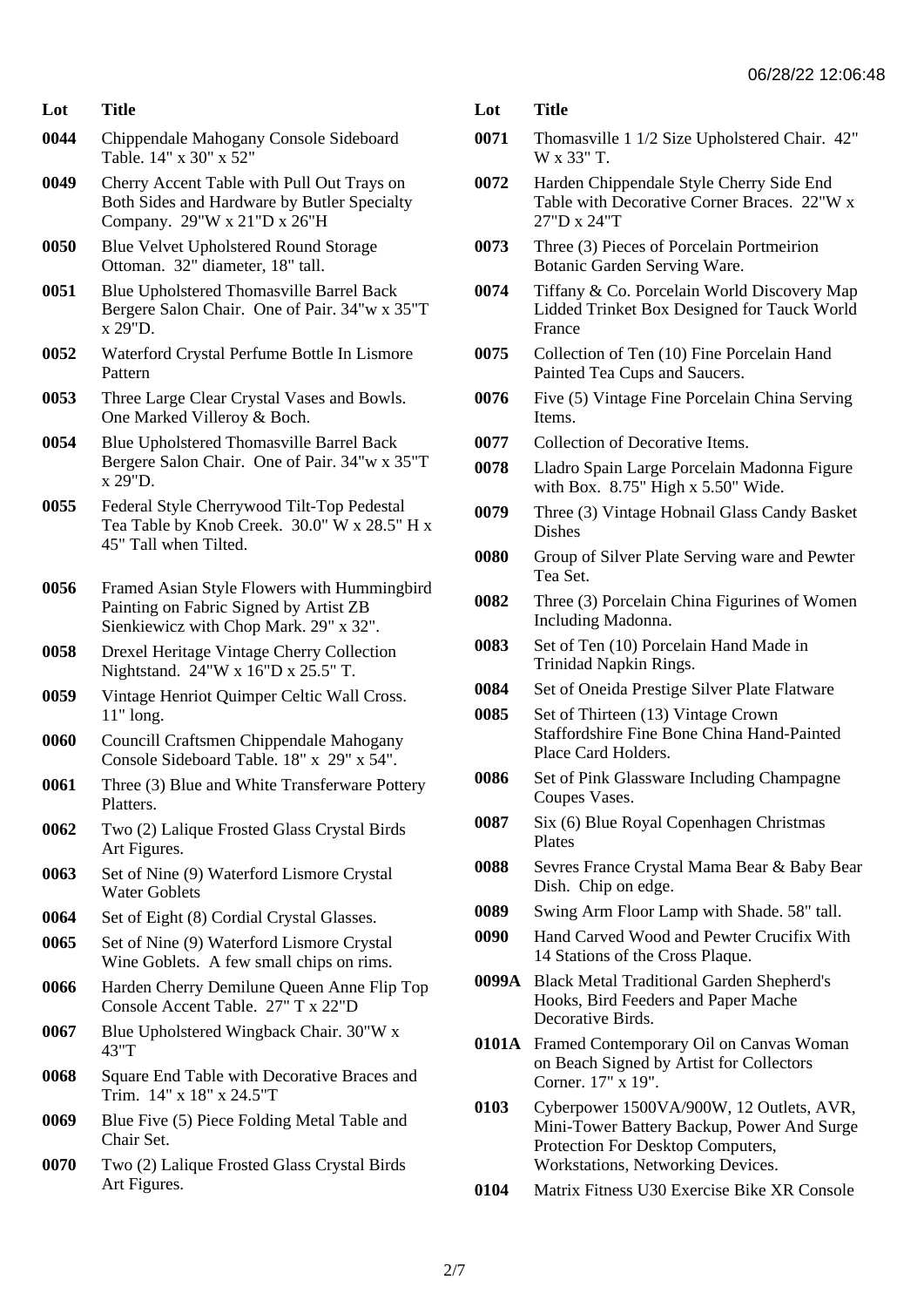- **0105** Seven (7) Pieces Office Set Includes: Statton Queen Anne Style Cherry Writing Desk 31"H x 30"W x 18"D, Bombay Company Bookshelf 36"W x 15"D x 70"T, Office Chair, Filing Cabinet, Hewlitt Packard Printer Scanner, Desk Lamp and Blotter.
- **0107** Gilt Framed Under Glass Print "Marine Square". 15" x 23".
- **0108** Gilt Framed Under Glass Print. 15" x 23".
- **0109** Gilt Framed Under Glass Print "River Scene". 15" x 23".
- **0110** Sony ICF-CS10IP Dream Machine AM FM iPod Alarm Clock.
- **0111** Collection of Contemporary Books.
- **0112** Lexington Thre (3) Drawer Nightstand Table. 27"W x 17"D x 28"T
- **0113** Two (2) Framed Under Glass Floral Prints. 15.5" x 17.5".
- **0114** Pair of Pine Spindle Twin Beds. 42" W x 82"L
- **0115** Vintage Lane Altavista Cedar Lined Blanket Chest with Drawer.  $44\hat{E}^{\circ}W \tilde{A} - 18\hat{E}^{\circ}D \tilde{A} - 28\hat{E}^{\circ}H$
- **0116A** Round Mahogany Pedestal Table with Four (4) Sheraton Style Dining Chairs.
- **0117** Folding Luggage Rack, Steps and Trash Can.
- **0118** nuLOOM Ellis Blue Indoor Solid Shag Area Rug. 95" x 138".
- **0119** Pine Four Shelf Bookcase. 30"W x 12"D x 51"T
- **0120** Turned Column Brass Table Lamp
- **0121** Baccarat France Cut Crystal Decanter & Stopper in D'Assas Pattern/ 13 1/4" Tall.
- **0122** Three (3) Crystal Glass Serving Bowls Including Atlantis and Lambert.
- **0123** Set of Six (6) Galway Crystal Erne Wine Red Wine Glasses.
- **0124** Waterford Crystal Glass Alana Diamond Liquor Decanter Barware.
- **0125** Two (2) Pieces of Cut Crystal Including Vase and Dish by Stuart and Royal .
- **0126** Crystal Glass Vase and Decanter. Signed
- **0127** Pair Of Neiman Marcus Lead Crystal Glass Candlesticks in Velvet Gift Box.
- **0128** Four (4) Swarovski Crystal Figurines.
- **0129** Vintage Group of Clear Glass with Gilt Decoration Glassware
- **0130** Antique Staffordshire Blue and White Transferware Large Pitcher. 13" tall.

- **0131** Portmeirion Holly And Ivy Cookie Jar in Box.
- **0132** Group of Portmeirion Serving Utensils and Salt and Pepper Shakers New in Box.
- **0132A** Queen Size 4 Poster Bed
- **0133** Two Blue and White Pitchers, Blue Pottery Butter Dish and White Porcelain Platter.
- **0134** Four (4) Pieces of White Porcelain and Milk Glass Decorative Pieces Including Mottahedeh, Wedgwood and Villeroy & Boch.
- **0135** Three (3) Silver Plated Picture Frames.
- **0136** Stone and Pewter Wall Crucifix and Pewter Holy Water Wall Font.
- **0137** Group of Clear Glass Serving Pieces.
- **0138** Mersman Waldron Mahogany Queen Ann End Table with Brass Pulls. 20" W x 28" H x 12" D
- **0139** Harden Furniture Solid Cherry Chippendale Single Drawer End Table. 22" W x 26" H x 17" D.
- **0140** Blue and White Asian Motif, Porcelain Candlestick Table Lamp with Brass Trim. 35" Tall.
- **0141** Brass Clam Shell Floor Lamp with Articulated Arm. 55"T
- **0142** Asian Inspired Porcelain Red Floral Table Lamp with Shade. 30"T
- **0142A** Etched Brass Asian Style Chinoiserie Urn Table Lamp and Shade.
- **0143** Contemporary Oval Brass and Glass Coffee Table.  $46\hat{F}$ <sup>o</sup>W  $\tilde{A}$   $- 26\hat{F}$ <sup>o</sup>D  $\tilde{A}$   $- 16\hat{F}$ <sup>o</sup>H
- **0144** Tiffany Style Floor Lamp. 62" tall.
- **0145** Four (4) Decorative Throw Pillows, Two Tapestry, Two Coordinating Blue Fabric.
- **0146** Thomasville Timeless Classic Wool Area Rug on Ivory Ground. 10" x 14".
- **0147** Harden Cherry Wall Mirror. 14" x 34".
- **0148** Two (2) Needlepoint Throw Pillows.
- **0149** Upholstered Tapestry Cherry Foot Stool. 13" x 19" x 12"T
- **0149A** King Size 4 Poster Bed \*Auction edited at 8:13pm 4/28
- **0150** 8 ft. Pre-Lit Hinged Artificial Christmas Tree with Skirt and Storage Bag.
- **0151** Two (2) Poster Mahoghany Headboard with Acorn Finials for King Size Bed. 64" x 77".
- **0152** Councill Craftsmen Queen Anne Mahogany End Table with Drawer on Carved Cabriole Legs With Claw & Ball Feet. One of pair. 22" W X 27" H X 17" D.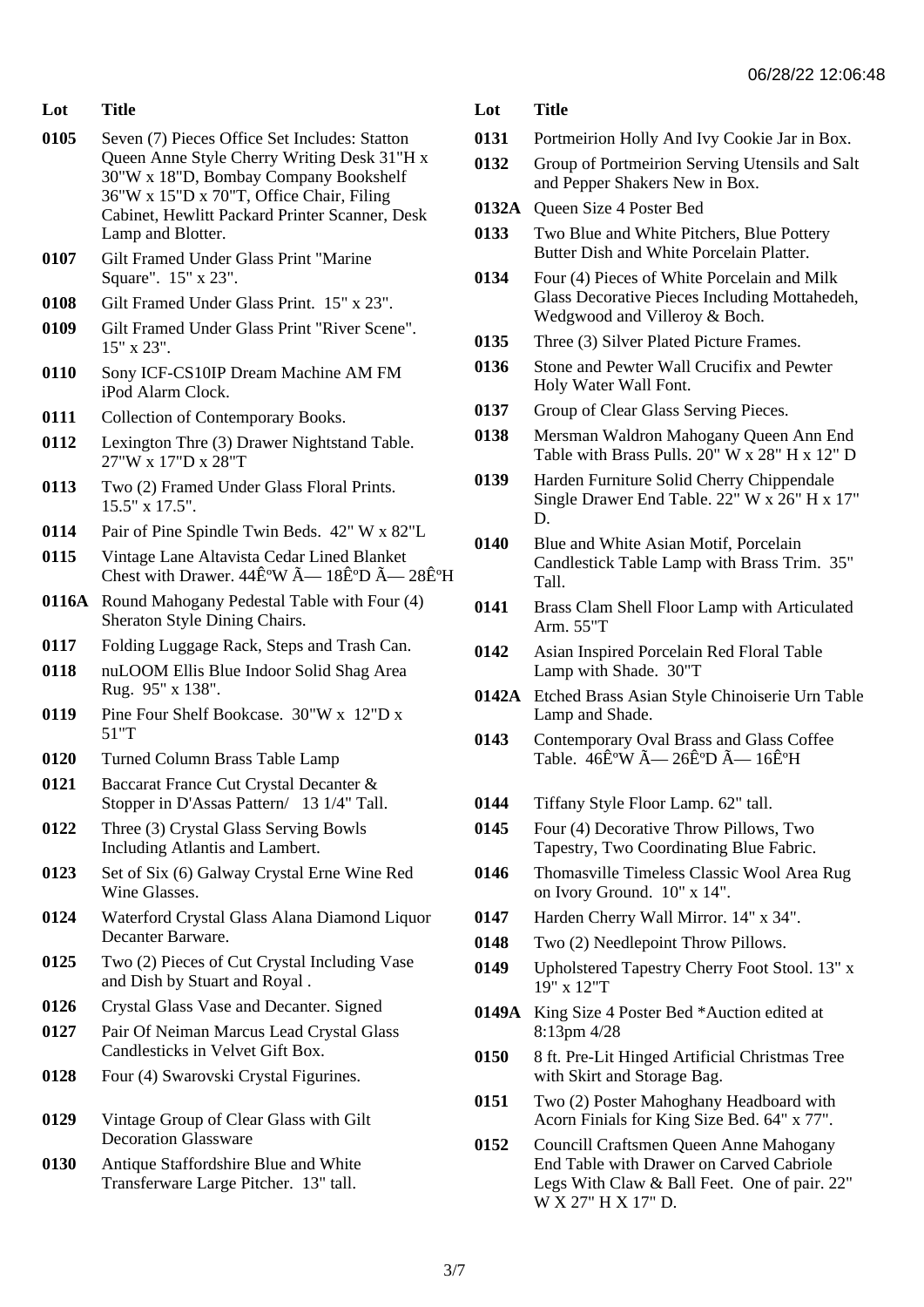- **0153** Blue Three Drawer Night Table. 16"x 22" x 28".
- **0154** Councill Craftsmen Queen Anne Mahogany End Table with Drawer on Carved Cabriole Legs With Claw & Ball Feet. One of pair. 22" W X 27" H X 17" D.
- **0156** Group of Marie Cassatt Mounted Art Prints for Wall.
- **0157** Clear Waterford Crystal Table Lamp with Shade. 18"T.
- **0158** Floor Full Length Mirror, New. 31" x 79"
- **0159** Framed Asian Style Flowers with Butterflies Painting on Fabric Signed by Artist ZB Sienkiewicz with Chop Mark. 12" x 18".
- **0160** Wall Barometer, Horse Figurine and Coasters.
- **0161** Gilt Framed Under Glass Print of Madonna & Child. 16" x 20".
- **0162** Three (3) Shelf Folding Bookcase.
- **0163** Heavy Chain Link Pedestal Bronze Accent Table. 14"W x 26"T
- **0164** Safavieh Genuine Pelt Aybek Sheepskin Rug. 4' x 6'.
- **0165** Three (3) Shelf Bookcase. Does not include books. 31" x 14" x 38"T.
- **0166** Tom Seely Oak Chippendale Style Four (4) Drawer Chest or Dresser. Signed by Maker. 22"W x 16"D X 31"T.
- **0167** Silver Contemporary Table Lamp with Shade. 28"T
- **0168** Paris Silkscreen Art on Fabric. 16" x 20".
- **0169** Crystal Ball Table Lamp with Glass Base and Shade. 18".
- **0170** Thomasville Dark Wood Chest of Drawers Burea. 54"W x 19"D x 38"T.
- **0171** Rolling Wire with Canvas Liner Laundry Basket.
- **0172** White Painted Wicker Rocking Chair with Cushion and Throw Pillow.
- **0172A** Hand Painted Pottery Table Lamp with New Shade.
- **0173** White Painted Round End Table. 20"D x 26"T
- **0174** Wool Hand Woven Medallion Center Area Rug on Red Ground. 37" x 67".
- **0175** White Table Lamp with Shade. 16"T
- **0176** Antique Primitive Pine Cupboard Cabinet with Carved Corbel Decoration. 43.5" x 18" x 45"T.
- **0177** Blue and White Wool Aubusson Hand-Tufted Area Rug. 38" x 70".
- **Lot Title**
- **0178** Table Lamp with Shade. 31" tall.
- **0179** Victorian Dollhouse, Made from Kit. 30" x 22" x 31"
- **0180** Pennsylvania House Classics Chippendale Style Cherry Chest of Drawers with Mirror. Features six upper drawers and four larger lower drawers and brass pulls. Dresser measures 66.0" W x 34.5" H x 19.0" D. Mirror Measures 48" W x 36" H .
- **0181** 19th Century Asian Blue & White Porcelain Umbrella Stand. 11" tall.
- **0182** Lenox Holiday China Serving Platter, Plates and Glass Cups.
- **0182A** Vintage Brass Clam Shell Adjustable Floor Lamp
- **0183** Three (3) Pieces of Porcelain Portmeirion Botanic Garden Serving Ware.
- **0184** Copeland Spode Pink Tower Pedestal Cake Plate and Johnson Bros. Historic America Brown Cup & Saucer.
- **0185** Group of Decorative Items.
- **0186** Two (2) Hand Blow Glass Paperweights Signed Joe St. Claire and Quality Trading.
- **0187** Two (2) Hand Crafted Wall Crucifixes.
- **0188** Three (3) Hand Blown Glass Decorative Pumpkins.
- **0189** Two (2) Framed Equestrian Hunting Prints, 13" x 16".
- **0190** Two (2) Boxes of Four Pimpernel Holiday Placemats
- **0191** Florentine Wall Plaque and Two (2) FramedMiniature Oil on Board Floral Paintings.
- **0192** Primitive Artisan Made Pottery Houses.
- **0193** Set of Nine (9) Hand-Painted Holiday Wine Glasses.
- **0194** Four (4) Spode Blue Room Collection Transferware Dinner Plates.
- **0195** Group of Porcelain Decorative and Serving Items Including Spode, Delft, Goebel, Royal Copenhagen, etc.
- **0196** Hand-Blown Blue Art Glass Handkerchief Bowl. 7" tall.
- **0197** 19th Century Asian Blue & White Porcelain Umbrella Stand. 18" tall.
- **0198** Two (2) Needlepoint Throw Pillows
- **0199** Blue Ceramic Light Up Christmas Tree.
- **0200** Gilt Framed Botanical Print. 17" x 23".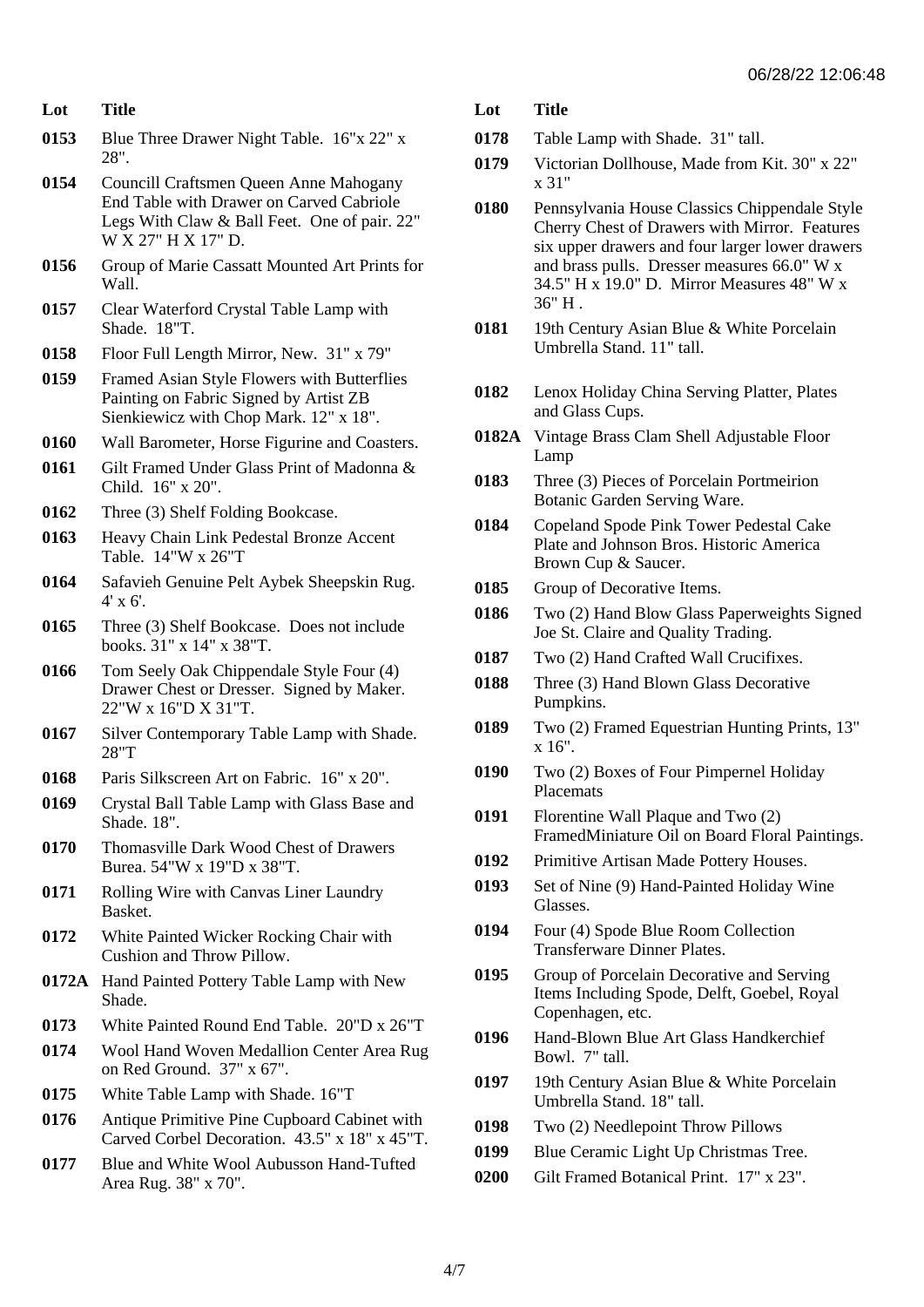- **0201** Two (2) Brass Candlestick Style Table Lamps with Black Shades.
- **0202** Brass Transitional Style Swing Arm Floor Lamp with Shade. 58" tall,
- **0203** White Painted Wood End Table with Drawer. 15" square x 29" tall
- **0204** Cyberpower 1500VA/900W, 12 Outlets, AVR, Mini-Tower Battery Backup, Power And Surge Protection For Desktop Computers, Workstations, Networking Devices.
- **0210A** White Painted Garden Bench.
- **0211** Glass Christmas Ornaments in Fabric Covered Storage Case with Pull Out Tiers.
- **0212** Group of Ornaments Including Large Hand Blown Glass Figural.
- **0212A** Standing Mahogany Wood Dressing Mirror on Stand.
- **0213** Gilt Framed Wall Mirror. 8" x 23"
- **0214** Teac LP-P1000 Turntable Stereo System with CD, Bluetooth, Radio and Speakers.
- **0215** Eight (8) Piece Lenox Hand Painted Porcelain First Blessing Nativity Set New in Boxes.
- **0216** Vinyl Art Print of Flowers. 26" x 40".
- **0217** Group of Christmas Holiday Decorations Including Porcelain Nativity Creche by Fitz & Floyd and Stocking Hangers by Virginia **Metalcrafters**
- **0218** Group of Christmas Holiday Decorations Including Brush Trees and Elves.
- **0219** Set Twenty One (21) Crate & Barrel Waechtersbach Germany Mugs in Sweet Pea Pattern.
- **0220** Eight (8) Piece Lenox Hand Painted Porcelain "China Jewels" Nativity Set New in Boxes.
- **0221** Three (3) Christmas Holiday Decorative Nutcrackers. 18"T.
- **0222** Fourteen (14) Christmas Holiday Window Candles, New in Box.
- **0223** Group of Designer Handbags Including Coach, Dooney & Bourke, Michael Kors, Vera Bradley, Etc.
- **0224** Group of Christmas Holiday Decorations Including Felt Advent Calendar, Tree Skirt, Waterford Marquis Crystal Ornaments and Glass Tree Toppers.
- **0225** Three (3) Dolls Including American Girl Dolls, Pleasant Company.
- **0226** Three (3) Porcelain Dolls with Soft Bodies.
- **0227** Three (3) Porcelain Dolls with Soft Bodies.
- **Lot Title**
- **0228** Three (3) Dolls Two (2) Porcelain and One Pleasant Company Baby Doll.
- **0229** Collection of Dolls Including Raggedy Anne and Aladin Barbie.
- **0230** Two (2) Felicity Horses for American Girl Doll Penny Pleasant Company with Saddle & Reins.
- **0231** Group of American Girl Doll Clothes.
- **0232** Beanie Babies
- **0232A** Decorative Items Including Swarovski Crystal Silver Heron or Pelican Figure, Mariposa Silver Plate Serving Utensils in Box, Porcelain Trinket Dishes and Pedestal.
- **0233** Metal Doll Beds for American Girl Dolls
- **0234** American Girl Caroline's Skiff Sailing Boat For 18" Doll
- **0235** Vintage and Classic Wooden Preschool Toys, Including Walter West Germany.
- **0236** Artificial Holiday Christmas Garland in Storage Bag.
- **0237** Artificial Silk Flower Wreath and Stemmed Flowers for Decoration.
- **0238** Three (3) Pieces of Doll Furniture.
- **0239** Vintage and Classic Wooden Pre School Children's Toys.
- **0240** Vintage and Classic Wooden and Tin Wind Up Toys.
- **0241** Six (6) Vintage Vinyl 33 Rpm LP Records. Dr. Seuss & Charlie Brown.
- **0242** Six (6) Vintage Vinyl 33 Rpm LP Records. Walt Disney
- **0243** Four (4) Vintage Vinyl 33 Rpm LP Records. De Mighty Trini, Trinidad Musician, Signed by artist.
- **0244** Four (4) Vintage Vinyl 33 Rpm LP Records. Johnny Cash & Simon and Garfunkel.
- **0245** Toshiba DVD and Video Cassette Recorder.
- **0246** Four (4) Metal Swivel Barstools with Upholstered Seats.
- **0247** Small Pine Book Shelf. 16" x 10.5" x 24"T
- **0248** Cherry Queen Anne Style Four Poster Bed. 63"W x 58"L x 74"T
- **0248A** Traditional Style Brass Swing Arm Floor Lamp with Painted Shade.
- **0249** Hand Made Nourison 2000 New Zealand Wool Area Rug 46" X 69".
- **0250** Brass Table Lamp with Shade. 29".
- **0251** Cherry Nightstand End Table with One Drawer. 25.5" x 16" x 25"T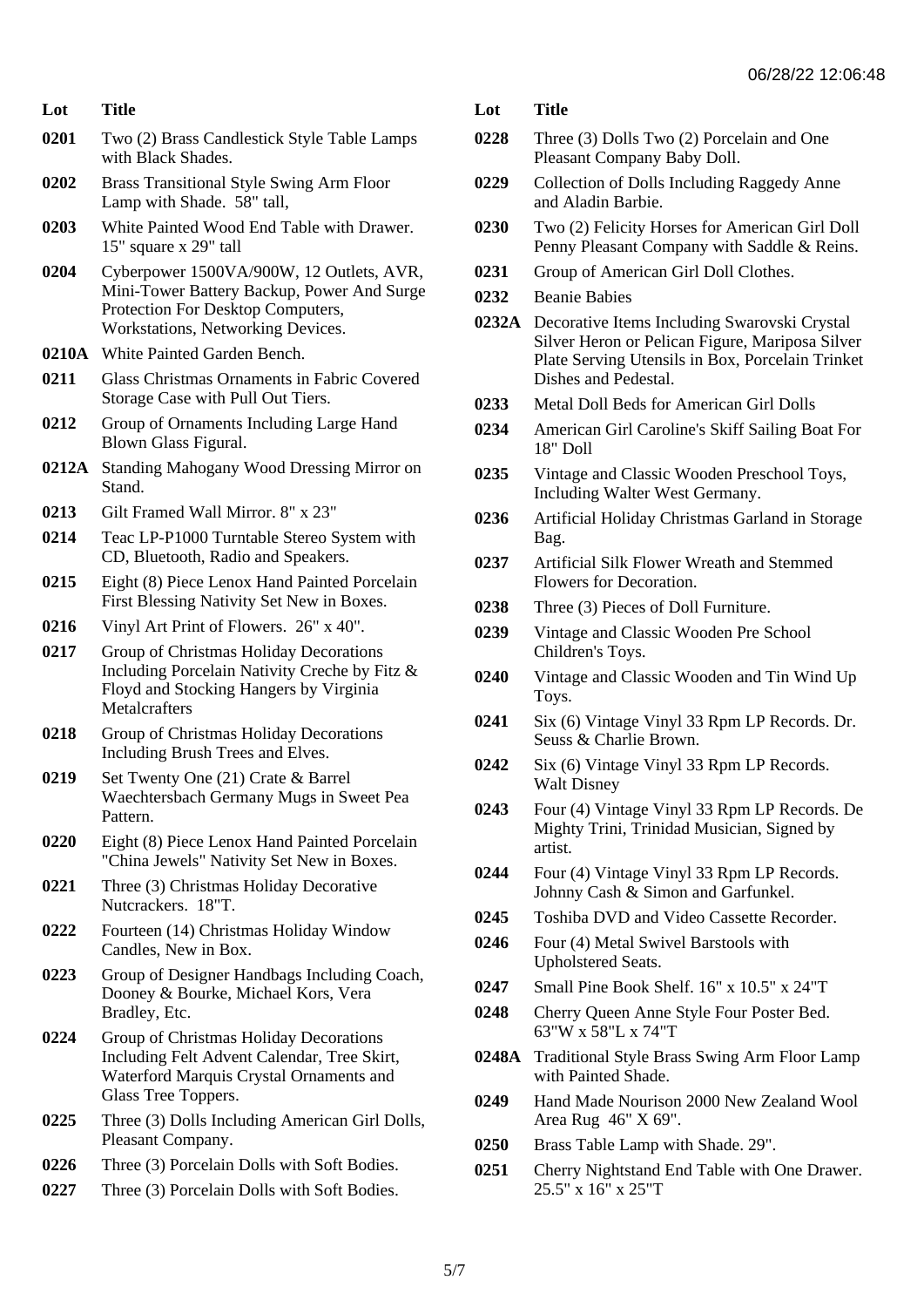- **0252** Upholstered Channel Back Arm Chair. 31"W x 36"T
- **0252A** Cyberpower 1500VA/900W, 12 Outlets, AVR, Mini-Tower Battery Backup, Power And Surge Protection For Desktop Computers, Workstations, Networking Devices.
- **0261** Powershred Cross-Cut Paper Shredder. 30" x 9" x 21".
- **0271** Machine Made Area Rug. 46" x 65".
- **0272** Group of Contemporary Books.
- **0273** Five (5) Children's Books.
- **0274** Music CD Collection.
- **0275** Group of Religious Books.
- **0276A** Vintage Mahogany Queen Anne Shell Carved Side Tea Table with Pull Out Sides
- **0277** Group of Doll House Furniture and Accessories (A)
- **0278** Pine Entertainment Cabinet with Glass Top. 46W x 18D x 29.5T.
- **0280A** Brown Leather Square Storage Ottoman
- **0299A** Arlo Wireless Security Camera System and Two (2) Wifi Extenders.
- **0301** Group of Doll House Furniture and Accessories (B)
- **0302** Collection of Contemporary Nancy Drew Books.
- **0303** Large Handmade Classic Wooden Rocking Horse. 28" x 32".
- **0304** Kettler International Kettrike Klassic Tricycle with Pushbar, Made in Germany.
- **0305** Black Metal Turned Spindle Table Lamp.
- **0307** Vintage Bins of Bright Color Wooden Play Blocks and Wooden Lincoln Logs Toys.
- **0308** Large Collection of Wooden Thomas the Tank Engine Trains, Track, Bridges and Structures.
- **0310A** Kitchen Appliances
- **0326A** Wall Mount Cabinet with Glass Door, Wall Mount Decorative Shelf and Painted Wall Cabinet with Bird Decoration.
- **0330A** Health-O-Meter Upright Beam Scale
- **0335A** Garden Items Including Cement Bird Bath and Pineapple Wall Plaque, Planter, Wicker Stool Etc.
- **0336** Group of Children's Toys Including Moses Basket, etc.
- **0351A** Two (2) New Boxes Bankers Box FastFold Storage Boxes

- **0355A** TWo (2) Aluminum Ladders and Air Purifier
- **0358** Braided LL Bean Oval Area Rug in Multi-Color. 72" x 97".
- **0388** A Staples-Brand Paper Shredder, Model SPL-1524CP.
- **0410A** Oak Spindle Back and Cane Seat Side Chair and Luggage Rack
- **0420A** Two (2) Table Lamps.
- **0423** Group of Appliances
- **0440A** Group of Home Electronics
- **0441A** Outdoor Fire Wood Storage Rack with Cover, Includes Fire Wood.
- **0450A** Electric Drill Set
- **1002** Wool Hand Woven Medallion Center Runner Rug on Red Ground. Measures 31" x 136".
- **1005** Group of Silver Plate Serving Pieces.
- **1006** Five Drawer Chest of Drawers or Dresser.